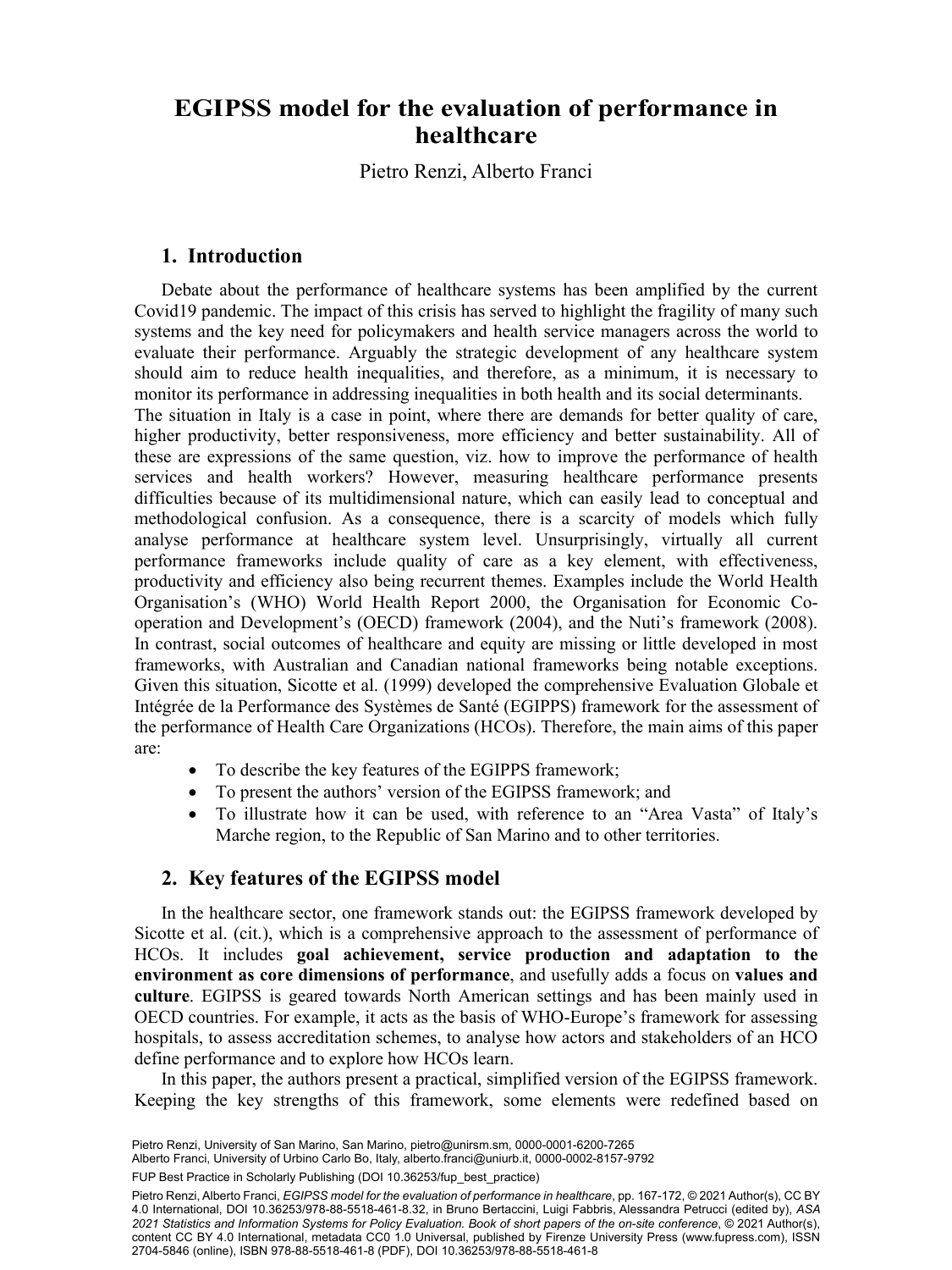concepts of integrated healthcare systems and public service. Inspiration was found in Parsons' social system action theory to develop an integrative framework of performance, with the performance of a HCO considered to be multi-dimensional. More specifically, it is the result of the interaction between four organisational functions (see Figure 1). Consequently, the success of an organisation depends not only on how each of these functions is organised, but also on how they are aligned with each other. Performance is therefore understood as something more comprehensive than merely efficiently producing desired outputs. Furthermore, it incorporates the managerial approach of the New Public Management (NPM). The framework also describes six equilibriums or alignments between these four functions, which can be best understood as tensions that may arise between the functions as a result of a change in one of them (Figure 1).

The tactical alignment links the Goal Achievement and Service Production function. This deals first with the appropriateness of the service provision in relation to the goals: "To what extent do the service production processes contribute to attaining the goals? Are they effectively producing the output needed to reach the goals?".

The allocative alignment links the Interaction with the environment and the Service Production function. It first deals with resource acquisition. Questions that can be used to assess this include: "Are the obtained resources adequate to organise the service production function? Is the service production function optimal in relation to available resources?".

The strategic alignment examines the link between the Goals that the HCO is pursuing and its Environment. Here, questions include whether the organisational goals correspond with the needs of the population and other key actors.

The **legitimating alignment** is about the congruence of the Goal Attainment function with the Culture and Values Maintaining function, and questions how the strategic choice of goals influences and shapes the organisational values.

The operational alignment covers the congruence of the Culture and Values Maintaining function with the Service Production modalities, and the impact of the Service Production system on the organisational culture and values.

Finally, the contextual alignment between Culture and Values Maintaining function and Adaptation to the environment deals with how the social, political and cultural dimensions of the environment influence the organisational culture and its core operational values.

Figure 1 below sets out the model:



Source: Sicotte et al. (1998)

#### 3. Materials and methods

The research made use of various statistical sources (Istituto Nazionale di Statistica (ISTAT), Centro Studi Investimenti Sociali, Osservasalute (CENSIS), Istituto Superiore di Sanità and an array of survey methods. The indicators used in the performance evaluation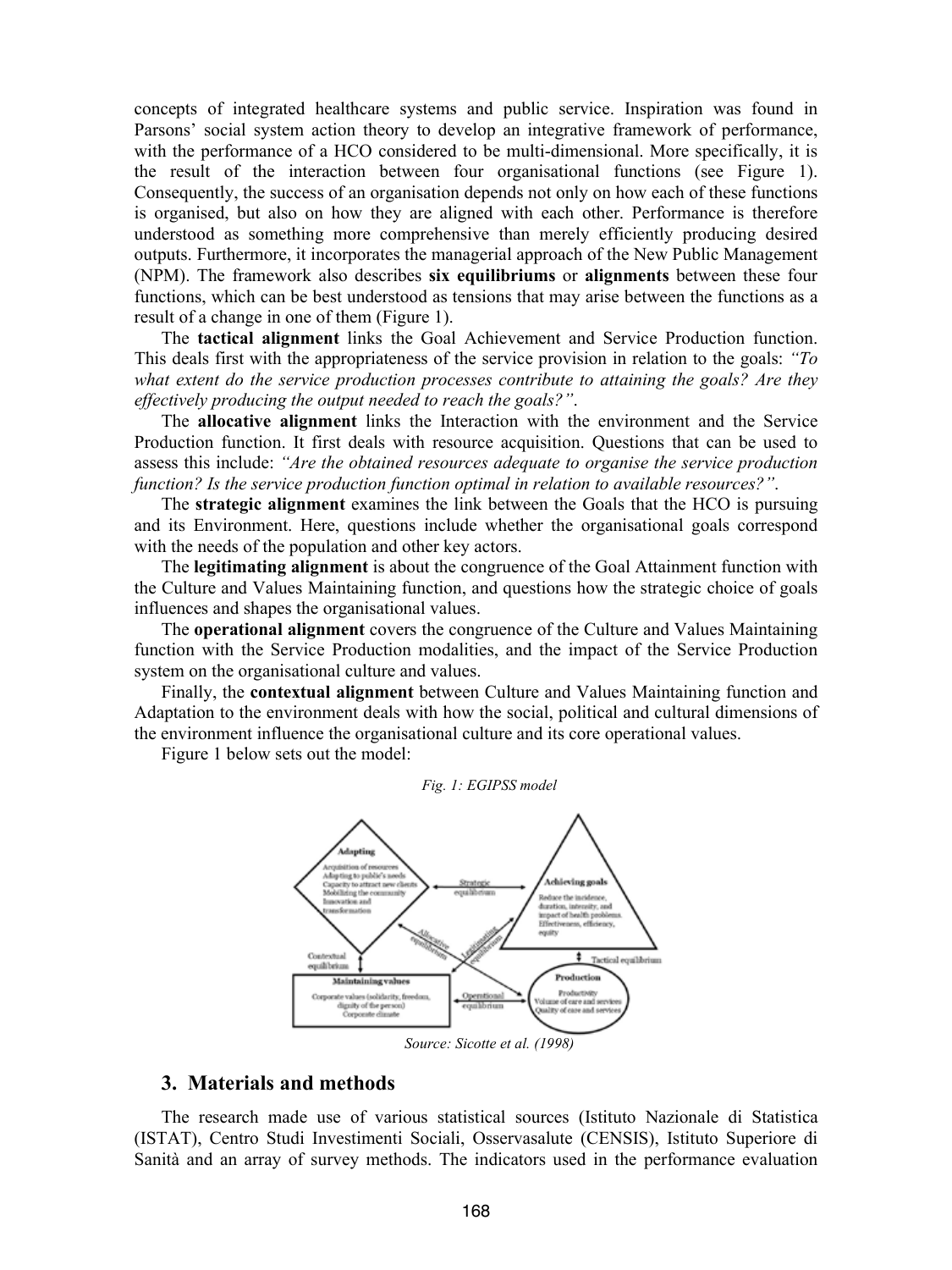model were determined through an in-depth study of the existing literature (Sicotte, cit.) and in collaboration with experts from the two locations involved in the study.

Data relating to the Republic of San Marino was provided by its Health Authority, its Istituto per la Sicurezza Sociale (ISS RSM) and by the Office of Statistics of the Republic. The data for the "AreaVasta" of the Marche Region were local and regional statistical sources, plus some internal information sources.

Once the list of indicators was identified, a "balise" (according to French terminology) or benchmarking (according to English terminology) of excellence was determined for each indicator. This represented a norm/guide/method against which results could be compared, thereby enabling opinions and judgements to be formed. The EGIPSS model and methodology incorporates performance indices that enable comparisons to be made based on excellence, which can then be weighted relative to each other within a set of dimensional and subdimensional categories. For example, the Adaptation function covers the dimension of 'Availability of resources' which has two subdimensions of 'Healthcare expenditure and financing' and 'Health workforce' (see tab.2 below). The weights used were based on the original weights provided by the model which were in turn validated by a panel of experts representing the various stakeholders of the healthcare systems studied, chosen according to their skills. This validation process incorporated the DELPHI method (Fabbris et al 2007).

One analytical issue involves establishing the relationship between an indicator and performance. The approach adopted was to determine a balise of excellence for each indicator, that involved values considered to be 'high performing'. The sense of variation in the relationship between an indicator and its associated performance can be positive, negative or parabolic. An overall performance achievement index for a subdimension and dimension is calculated by applying the assigned weights to the calculated percentage of achievement of the balise for each indicator and then aggregating the results. This can be done at each level, on the basis that if the weights are expressed as a percentage their sum within a subdimension, dimension and function must be equal to 100. The process can be repeated for the four functions provided by the model.

Once the percentage of achievement of the balise has been calculated, it is possible to assign a qualitative scale of performance. This serves to add precision, with the values used in this study shown in table 1:

| Level of performance | Values                |
|----------------------|-----------------------|
| Very worrying        | $X < 65\%$            |
| Worrving             | $65\% \le X \le 75\%$ |
| Good                 | $75\% < X < 90\%$     |
| Excellent            | $X > 90\%$            |

Tab.1: Levels of performance

### 4. Results

This section presents a synthesis and summary of the results derived from the application of the EGIPSS model in the "Area Vasta" of the Marche region and the Republic of San Marino (the latter involves a more reduced version, due to a lack of certain data in local information systems).

Comparisons were made using the indicators relating to the Adaptation function, the Service Production function, Goal Attainment, and the Culture and Values Maintaining function, which are set out in tabs. 2, 3, 4 and 5, respectively. In addition to the above tables the authors sought a helpful diagrammatical presentation that enables the reader to judge the relative performance of different healthcare organisations in terms of 'Strategic equilibrium'. Figure 2 below illustrates this for the relationship between Infant Mortality and Healthcare Expenditure and Financing for the three healthcare organisations studied.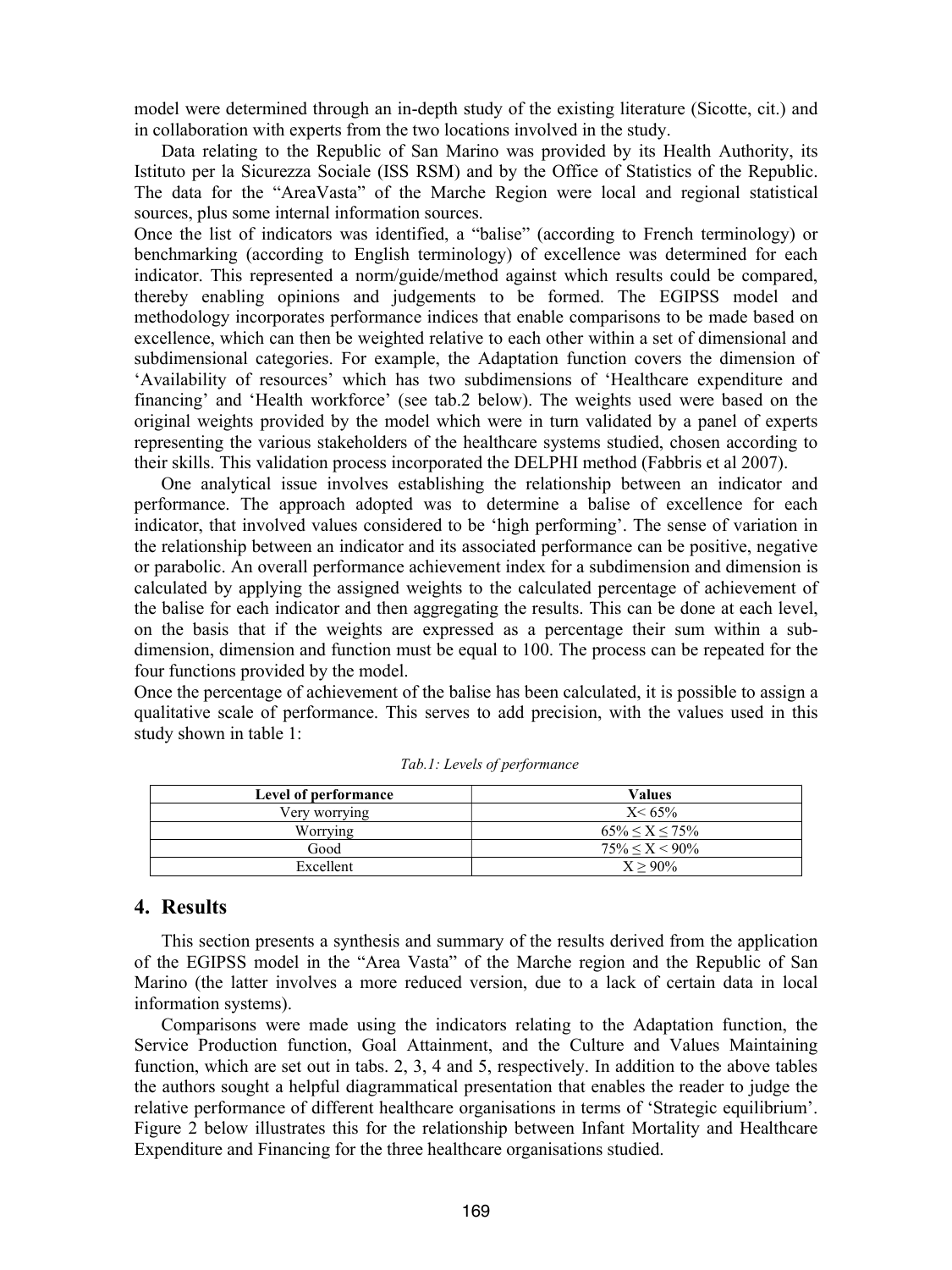| $\ddot{\phantom{0}}$<br>allen<br>j |
|------------------------------------|
| č<br>$\ddot{\phantom{a}}$<br>í     |
| i                                  |
| Гnh<br>ά<br>ï                      |

| Dimension                    | $\overline{\mathbf{a}}$<br>Subdimensi        | Weight  | Indicator                                                                           | Québec<br>Balise                   | <b>ISS RSM</b>                      | Balise<br>న్ | <b>ASUR Marche</b><br>Area Vasta 1 | Balise<br>℅ |
|------------------------------|----------------------------------------------|---------|-------------------------------------------------------------------------------------|------------------------------------|-------------------------------------|--------------|------------------------------------|-------------|
|                              |                                              | 50,0%   | Total health expenditures (E/capita)                                                |                                    | $E$ 2.556,67 $E$ 2.503,23 $97,91\%$ |              | $\epsilon$ 1.081                   | 42,3%       |
|                              |                                              | 25,0%   | Health expenditures for mental health<br>$(\epsilon$ /capita)                       | €134,67                            | $E$ 74,10                           | 55,03%       | €350                               | 100,0%      |
| of resources<br>Availability | Healthcare expenditure<br>مع<br>and financin | 25,0%   | Health expenditures for elderly care<br>(over 65) (E/capita)                        | $\in$ 1.734,00 $\mid$ $\in$ 809,49 |                                     | 46,68%       | €331,88                            | 19,1%       |
|                              |                                              | 33,0%   | Total of subdimension                                                               |                                    |                                     | 74,4%        |                                    | 49,3%       |
|                              | Health workforce                             | 27,5%   | Practising physicians (/1000<br>population)                                         | 1,05                               | 0,56                                | 53,69%       | 0,84                               | 80,0%       |
| Population                   | Adequacy of diagnostic                       | $0.0\%$ | tomodensitometry(CT) (/1000<br>Number of examinations in<br>population)             | 125,70                             | 128,34                              | 100,00<br>నం | 195,46                             | 100,0%      |
| needs                        | tests                                        | $0.0\%$ | Number of examinations in Magnetic<br>Resonance Imaging (RMI) (/1000<br>population) | 32,50                              | 118,03                              | 100,00       | 118.95                             | 100,0%      |
| Vitality                     | health<br><b>Administrative</b>              | 100,0%  | Administrative expenditure to the total<br>health expenditure                       | 0,05                               | 0,04                                | 100,00<br>⊱  | 3,82%                              | 100,00<br>℅ |

Tab. 3: Service Production function Tab. 3: Service Production function

| imension             | subdimensi                                                   | Veight | Indicator                                                                        | Balise   ISS RSM  <br>Québec |             | Balise<br>ి< | ASUR Marche   Balise<br>Area Vasta 1 |        |
|----------------------|--------------------------------------------------------------|--------|----------------------------------------------------------------------------------|------------------------------|-------------|--------------|--------------------------------------|--------|
| <b>Accessibility</b> | $\frac{61}{10}$<br>and<br>Jsers' percepti<br>he accessibilit | 50,0%  | Patient satisfaction level with<br>accessibility                                 | 89,0%                        | 81,6%       | $ 91,6\%$    | 86,75%                               | 97,47% |
|                      | speed of services                                            | 50,0%  | to the speed of the requested services<br>Patient satisfaction level with regard | 77,7%                        | 72,0% 92,7% |              | 57,30%                               | 73,75% |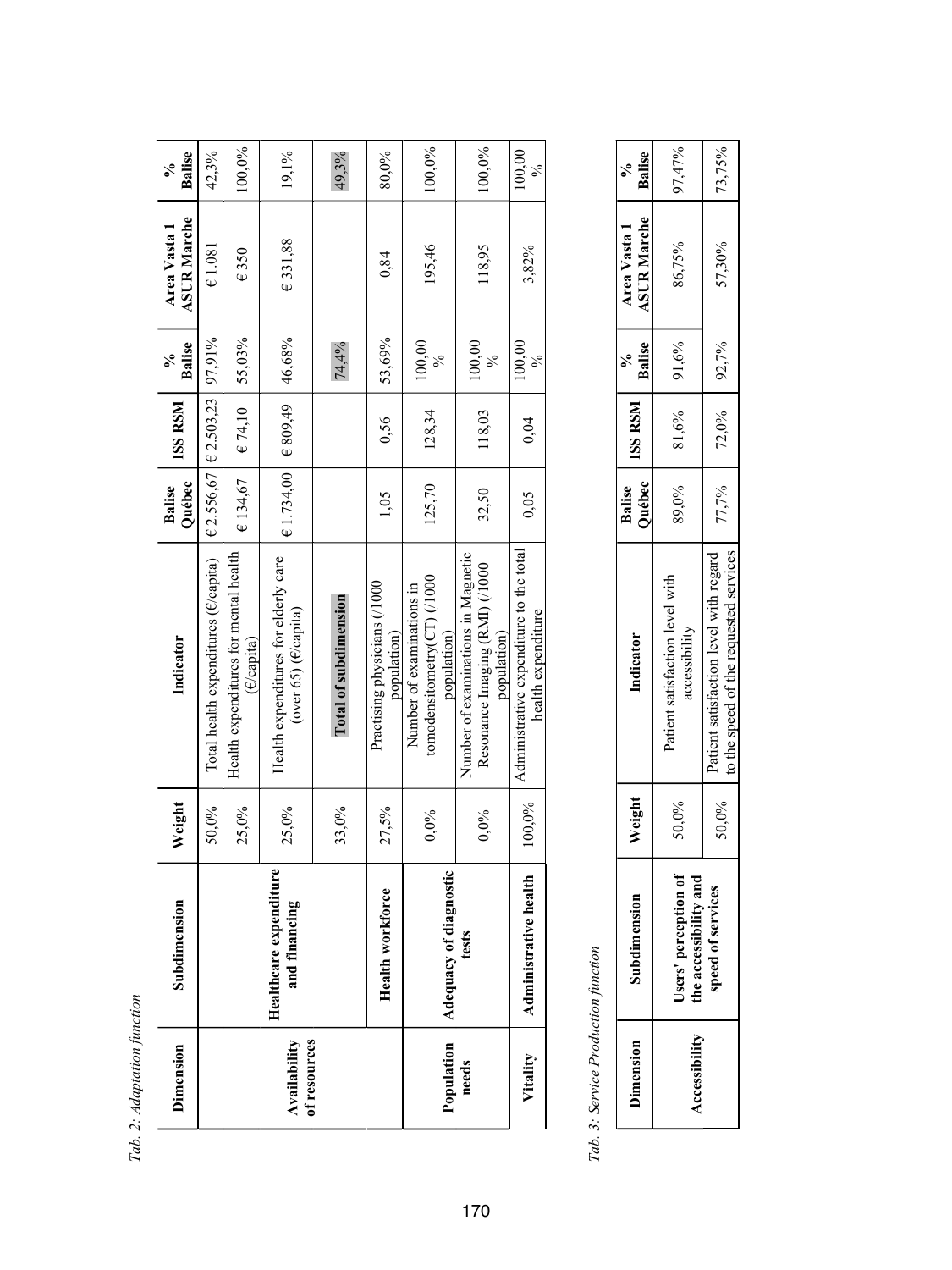| Technical<br>quality    | care<br>Relevance of                                                                              | 50,0% | Caesarean sections (/100 live births)                                                                | 21,9% | 26,6%         | 82,3% | 28,50% | 76,84% |
|-------------------------|---------------------------------------------------------------------------------------------------|-------|------------------------------------------------------------------------------------------------------|-------|---------------|-------|--------|--------|
|                         |                                                                                                   | 33,3% | Patient satisfaction level regarding<br>the environmental characteristics<br>where care is provided  | 85,8% | 77,6%         | 90,4% | 91%    | 100%   |
| Humanisation<br>of care | atients<br><sup>t</sup><br>$\bar{\mathbf{s}}$<br>Perception of pa<br>on the level<br>humanisatio. | 33,3% | Patient satisfaction level with the<br>empathy shown towards them                                    | 87,7% | 87,1%         | 99,3% | 93,66% | 100%   |
|                         |                                                                                                   | 33,3% | ethics and professionalism shown by<br>Patient satisfaction level with the<br>the staff towards them | 87,7% | 83,8%   95,5% |       | 92,25% | 100%   |

# Tab. 4: Goal Attainment function Tab. 4: Goal Attainment function

| Dimension              | Subdimensio             | Weight | Indicator                                     | Balise<br>Québec | ISS RSM        | $\begin{array}{c} \n\sqrt[3]{6} \\ \end{array}$<br>Balise | <b>ASUR Marche</b><br>Area Vasta 1 | <b>Balise</b> |
|------------------------|-------------------------|--------|-----------------------------------------------|------------------|----------------|-----------------------------------------------------------|------------------------------------|---------------|
|                        |                         | 33,3%  | Infants underweight (percentage)              | 5,7%             | $4,1\%$        | 100,0%                                                    | 2,05%                              | 100%          |
| <b>Iffectiveness</b>   | Infant mortal           | 33,3%  | Infant mortality (percentage)                 | 3,3%             | $0.0\%$        | 100,0%                                                    | $0,29\%$                           |               |
|                        |                         | 33,3%  | Mortality in newborns (percentage)            | 3,5%             | $0,7\%$ 100,0% |                                                           | 0,13%                              | 100%          |
|                        | <b>General</b> healt    | 50,0%  | Life Years at age 65 (years)                  | 19.9             |                | 100%                                                      | 17.5                               | 88%           |
| Satisfaction<br>Global | Population satisfaction | 33,3%  | Number of complaints, (/10.000<br>population) | 29,1             | 10,68          | 100%                                                      | 3,55                               | 100%          |

# Tab. 5: Culture and Values Maintaining function Tab. 5: Culture and Values Maintaining function

| ⊨ | eigh. | <b>Indicato</b> | juébec<br>alise | <b>INSI RSM</b> | Palise                         | <b>SUR Marche</b><br><b>Area Vasta 1</b> | <b>Balise</b> |
|---|-------|-----------------|-----------------|-----------------|--------------------------------|------------------------------------------|---------------|
|   |       | i mani          | 040%            | $0.216\%$       | $\frac{8}{2}$<br>$\frac{1}{2}$ | 0,60%                                    | $57.7\%$      |